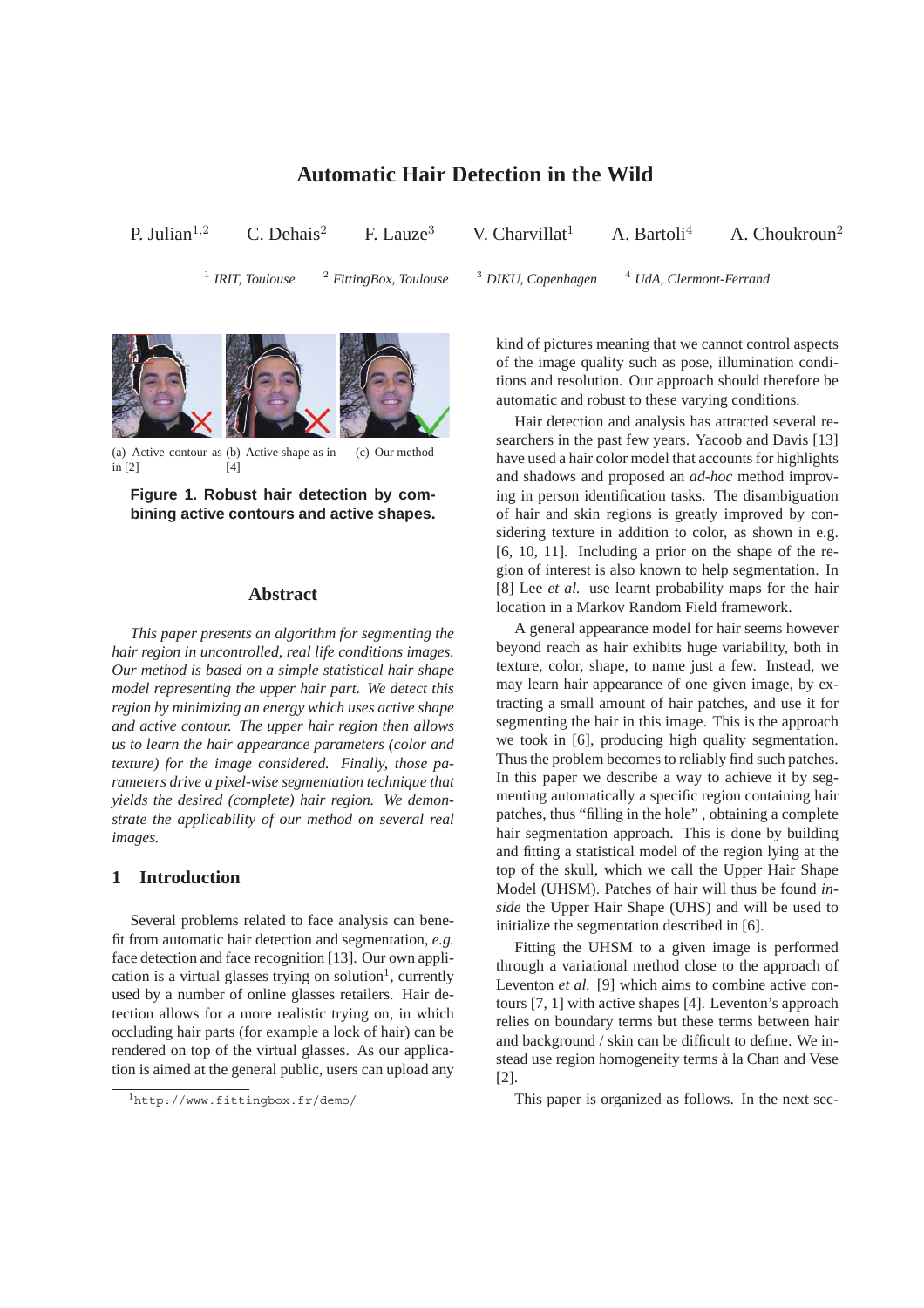tion we describe our statistical model and fitting procedure. In Section 3 we demonstrate its validity and we conclude in the last section.

## **2 Hair Shape Model and Active Contours**

#### **2.1 UHSM Learning**

We follow [4] and [9] in order to learn our UHSM. A number of example upper hair shapes have been manually annotated from a collection of  $N = 60$  images and their mirrored versions, and  $n = 22$  points were used to annotate each individual shape.

Shapes are aligned and scaled with respect to the two outer eye corners. We then perform Principal Component Analysis on these 60 normalized vectors. The first four eigenvectors (components) are kept. Their associated eigenvalues represent 87% of the total variance and this showed to be sufficient in our application. The corresponding four parameters happen to model well the head orientation up/down  $(\alpha_1)$ , right/left  $(\alpha_2)$ , the hair thickness ( $\alpha_3$ ), face morphology ( $\alpha_4$ ), as illustrated in Figure 3. A choice of these parameters generates the



**Figure 2. Examples of our UHSM.**

vertices of a polygon. On a common image domain  $\Omega$ a signed distance function to that polygon is built, positive inside the polygon, negative outside. Such functions are depicted in the last row of Figure 3 .This family of distance functions is our UHSM

$$
u^*: \mathbb{R}^4 \times \Omega \to \mathbb{R}, (\alpha, x) \mapsto u^*(\alpha, x)
$$

where  $\alpha = (\alpha_1, \ldots, \alpha_4)$  is the vector of values for the four principal components (cf Figure 3).

#### **2.2 Shape Fitting Energy**

We want to extract a region from the image  $I$  on domain  $\Omega$  which should be as large as possible while having an homogeneous content and being close enough to an UHSM. Leventon *et al*. proposed to adapt the descent direction of the geodesic active contours energy to the shape and pose parameters of their active shape



**Figure 3. Upper hair eigenshapes.**

model. We instead build a four terms energy that incorporates active contours and active shapes. We denote by  $u$  a function whose 0-level set is the sought contour while  $u^*$  will always denote the distance function associated with the UHSM with parameter  $\alpha$ .

The proposed energy is :

$$
E(u, \alpha, c) = E_b(u) \tag{1}
$$

$$
+ E_d^1(u, c) \tag{2}
$$

- +  $E_a(u,\alpha)$  (3)
- +  $E_d^2(\alpha)$ . (4)

We briefly describe the tree first terms. Term (1) is a balloon force term and encourages the region  $u > 0$  to grow. It takes the form

$$
E_b(u) = -\lambda_b \int_{\Omega} H_{\varepsilon}(u(q)) \, dq,
$$

where  $H<sub>\epsilon</sub>$  is the regularized Heaviside function proposed in [2]. Term (2) encourages homogeneity of the region  $u > 0$  as in [2] and takes the form

$$
E_d^1(u, c) = \lambda_{d1} \int_{\Omega} ||I(q) - c||^2 H_{\varepsilon}(u(q)) dq,
$$

where  $I$  is the image to be segmented. It is well known that the optimal  $c$  is thus the average value (color) of the region  $u > 0$ . Term (3) penalizes the deviation between  $u$  and  $u^*$ , thus coupling active contours and active shapes. We choose a simple one,

$$
E_a(u,\alpha) = \lambda_a \int_{\Omega} \left( u(q) - u^*(q) \right)^2 dq.
$$

The weights  $\lambda_b$ ,  $\lambda_{d1}$  and  $\lambda_a$  are strictly positive.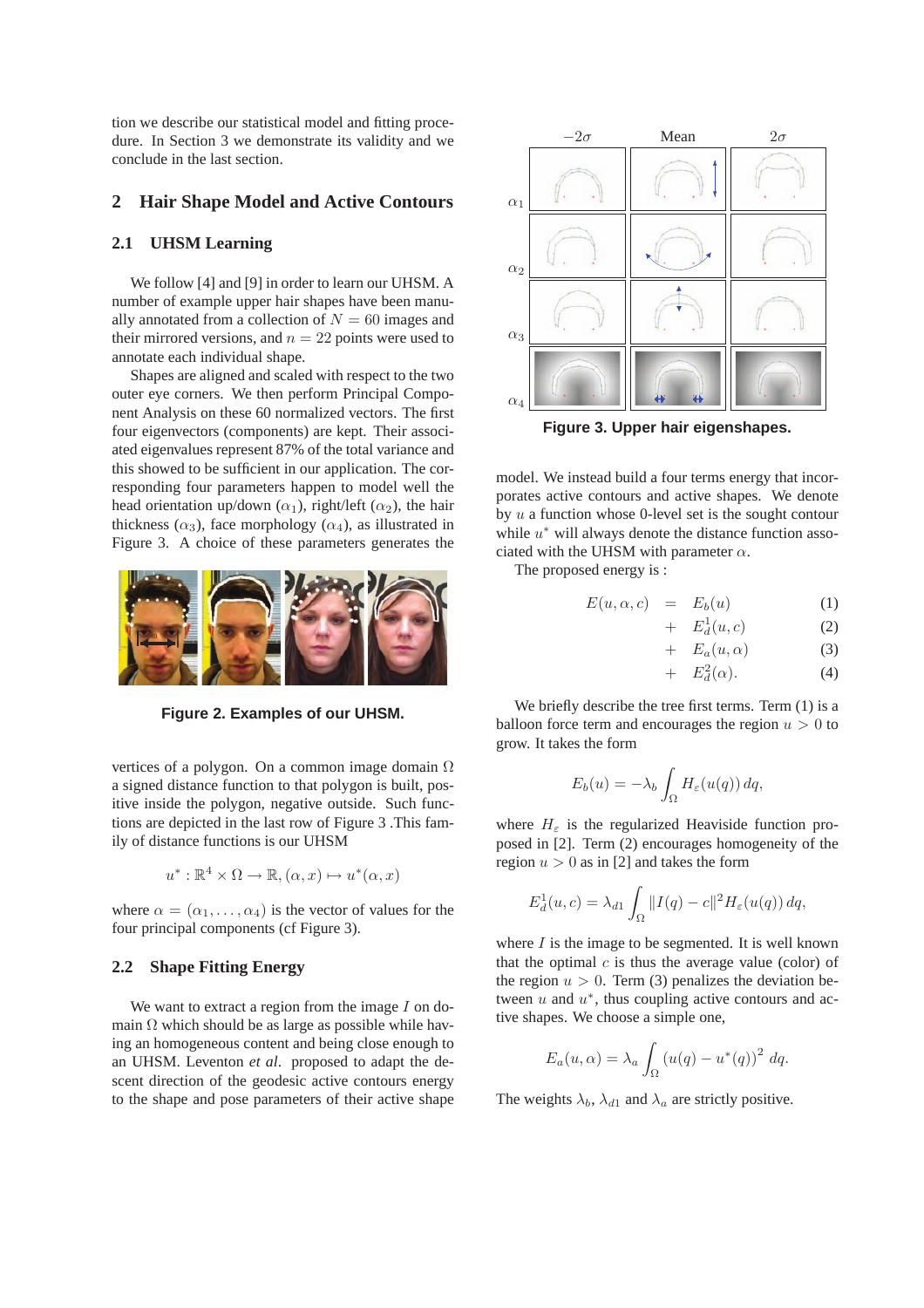The last term encodes the dependency between the UHSM and the observed image. Having the parameters of the UHSM and the outer eye corner locations allows us to extract two other regions where we expect to find respectively skin from the face and background (non-face region). This is illustrated in Figure 4. The background region  $B$  is a  $30 \times 110$  pixels rectangle located 5 pixels above the UHSM region, denoted by H in the following. The skin region S is a  $11\times80$  pixels rectangle and depends only on the eyes corners position. It is located below them, incorporating pixels from the upper cheeks and nose.



**Figure 4. Hair, background and skin regions.**

These three regions are expected to have a significantly different content. On each of the three regions H,  $S$  and  $B$ , we compute color histograms extracted in the  $YCbCr$  color space,  $h_{CbCr}^R$  and  $h_{YCb}^R$ ,  $R = H, S, B$ . The Bhattacharya distance  $d_B$  is then used to define a dissimilarity measure between pairs of histograms, as follows :

$$
E_d^2(\alpha) = \lambda_{d2} \sum_{R=B(\alpha)S} d_B(h_{CbCr}^{H(\alpha)}, h_{CbCr}^R) + d_B(h_{YCb}^{H(\alpha)}, h_{YCb}^R),
$$

in order to maximize the dissimilarity between  $H$  and B and between H and  $S(\lambda_{d2}$  is positive).

#### **2.3 Energy Minimization**

The dependency of  $E(u, \alpha, c)$  in  $\alpha$  is somehow complicated. In order to approximate a minimizer of it, we proceed iteratively as follows. Given  $(u^n, c^n, \alpha^n)$  at iteration n,

- 1. Set  $c^{n+1}$  to the average of *I* in region  $u > 0$ .
- 2. With  $c^{n+1}$  and  $u^n$  fixed, set  $\alpha^{n+1}$  as the minimizer of  $E(u^n, \alpha, c^{n+1})$  (we use the simplex method).
- 3. Set  $u^{n+1} = u^n dt \nabla_u E$  where  $\nabla_u E$  is the gradient of  $E$  with respect to  $u$  and is given by

$$
\nabla_u E = \delta_{\varepsilon}(u) \left( -\lambda_b + \lambda_{d1} \|I - c\|^2 \right) + 2\lambda_a (u - u^*).
$$

We start with the  $\alpha^0 = \alpha_{init}$ , defined in section 3.1 and  $u^0 := u^*(\alpha^0)$ . We iterate until convergence of the sequence  $(\alpha^n)$ .

## **3 Implementation and Results**

We implemented the method described in section 2 in a complete system which also includes as a final step the learning-based approach described in [6]. The following section summarizes the system and sections 3.2 and 3.3 present some results obtained on uncontrolled images which are similar to those sent by actual users of our services.

#### **3.1 Overview of the Complete System**

**Face features detection:** First, we detect the face and eyes in the image using cascade classifiers [12] that we trained on faces and eyes samples. Then, we fit a Constrained Local Model [5] learned from faces.This training data overlaps the one of our UHSM and the faces are geometrically aligned on outer eye corners. The HUSM is then initialized for position and scale, we use eyes positions found with the classifiers and refined with CLM fitting, for an initial guess of shape parameters  $\alpha$ , we use the CLM shape found at convergence. As the CLM model is made to partially overlap the UHSM at two points, t1 and t2, located on the face temples, an initial shape  $\alpha_{init}$  is easily obtained from the fitted CLM as :

$$
\alpha_{init} = \underset{\alpha, \ \alpha_3 = 0}{\text{argmin}} \left( \| t_1^{\text{ UHSM}}(\alpha) - t_1^{\text{ CLM}} \|^2 + \| t_2^{\text{ UHSM}}(\alpha) - t_2^{\text{ CLM}} \|^2 \right).
$$

**UHSM fitting:** The USHM is fitted to the image as described in section 2.

**Pixel-wise hair segmentation:** At this point, we have a hair region where small patches of hair pixels can be reliably grabbed for use in the method described in [6]. In this method, those patches are used to learn an image-adapted appearance model of the hair color and texture. The final hair segmentation is then obtained by a Bayesian classification method.

#### **3.2 UHS Detection**

Several results of the UHS detection are presented in figure 5, where the initial UHS is in red and the final UHS is in blue. Those results show that the method is robust to varying hair shapes and background settings.

Constraining the model to the top of the head prevents the detection from slipping into long hair strands as it was the case in Figure 1 (b) for instance and (then) into the background  $1(a)$ , and at the same time, the shape boundaries are flexible enough to fit characteristic head features like an hair split, as in the bottom right image in Figure 5, and allow for a good separation of hair and skin with similar colors as in the top right image of 5.